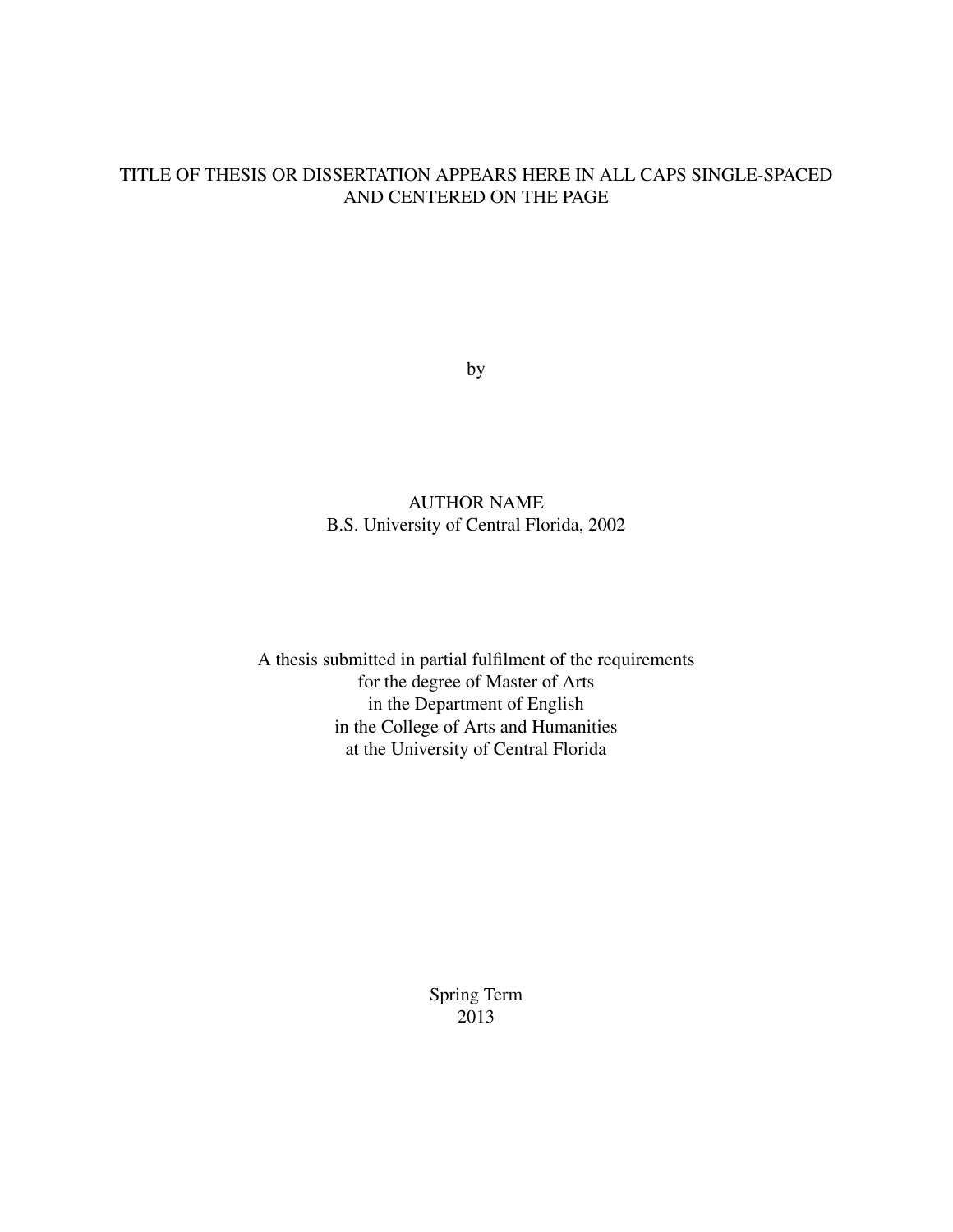C 2013 Author Name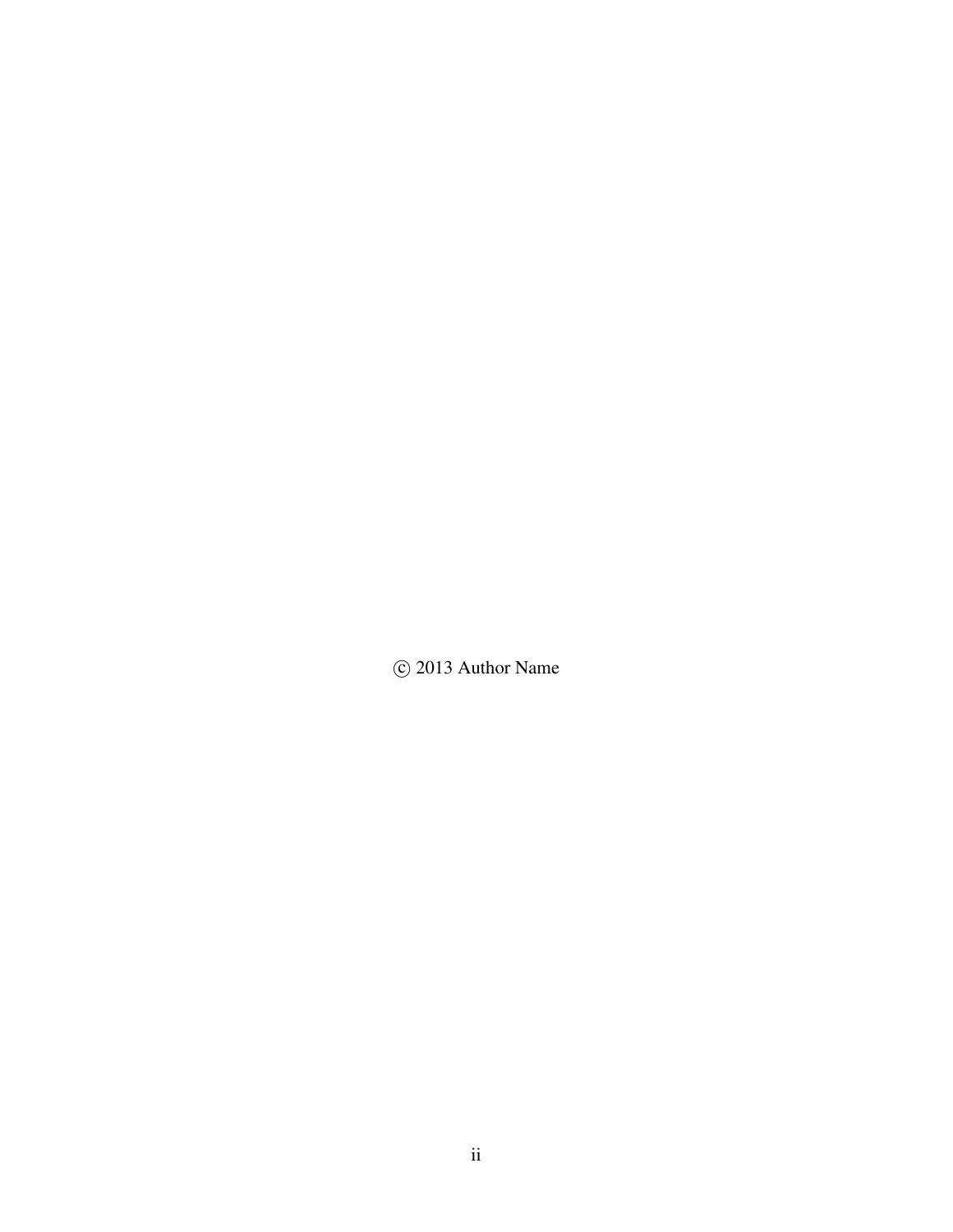## **ABSTRACT**

The abstract page should be an essay-style summary of the purposes, methodology, findings or conclusions. It should not contain tables or figures of any kind. It is double-spaced. The heading ABSTRACT should be centered, without punctuation, at the top margin. If more than one page is necessary, continue on the following page. Do not repeat the heading or use the word continued.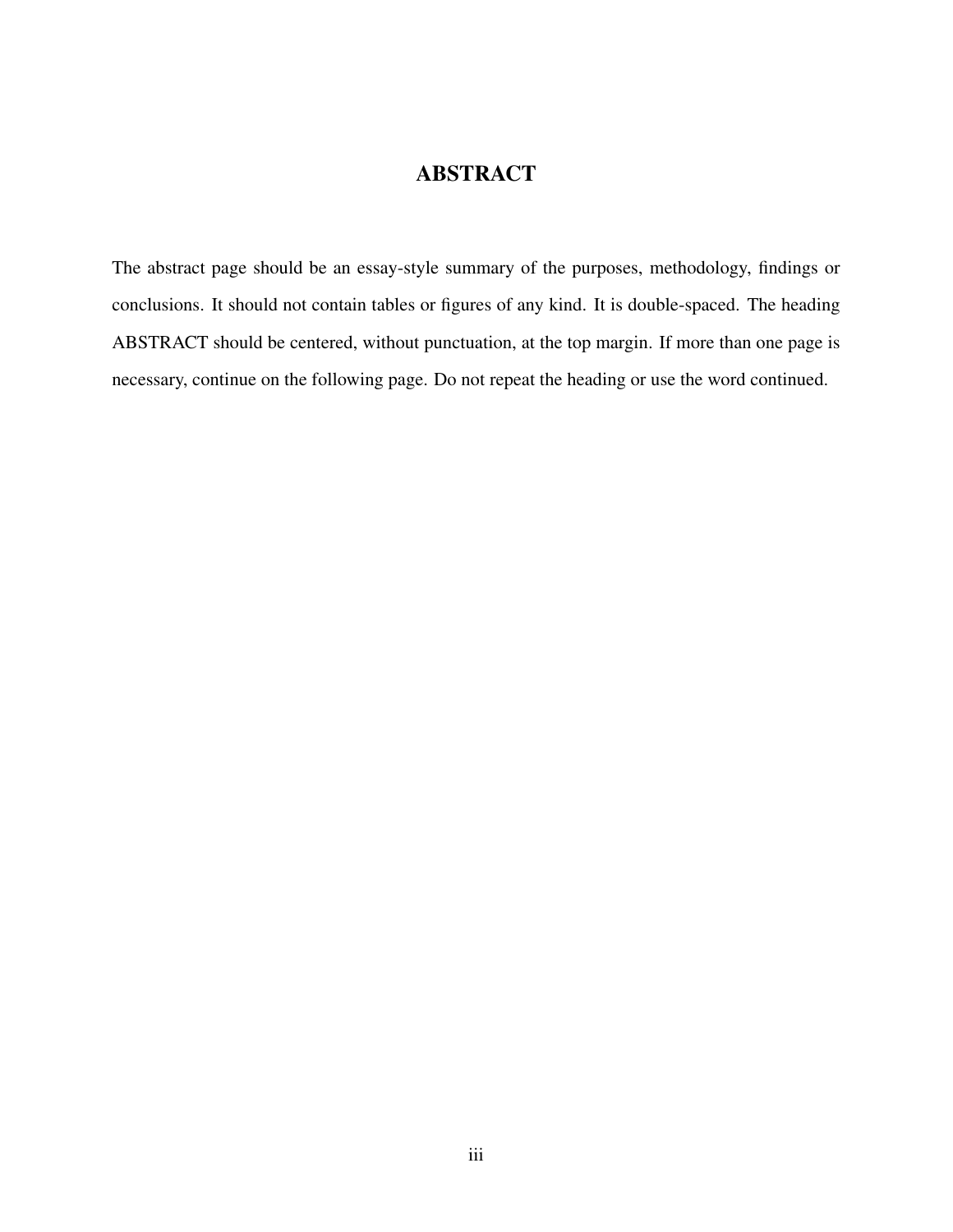Should you choose to include a dedication, it should be centered vertically on the page. If you choose, you may center it horizontally as well, provided that it is no longer than a paragraph. There should be no heading on the dedication page. This is the only major section with no heading.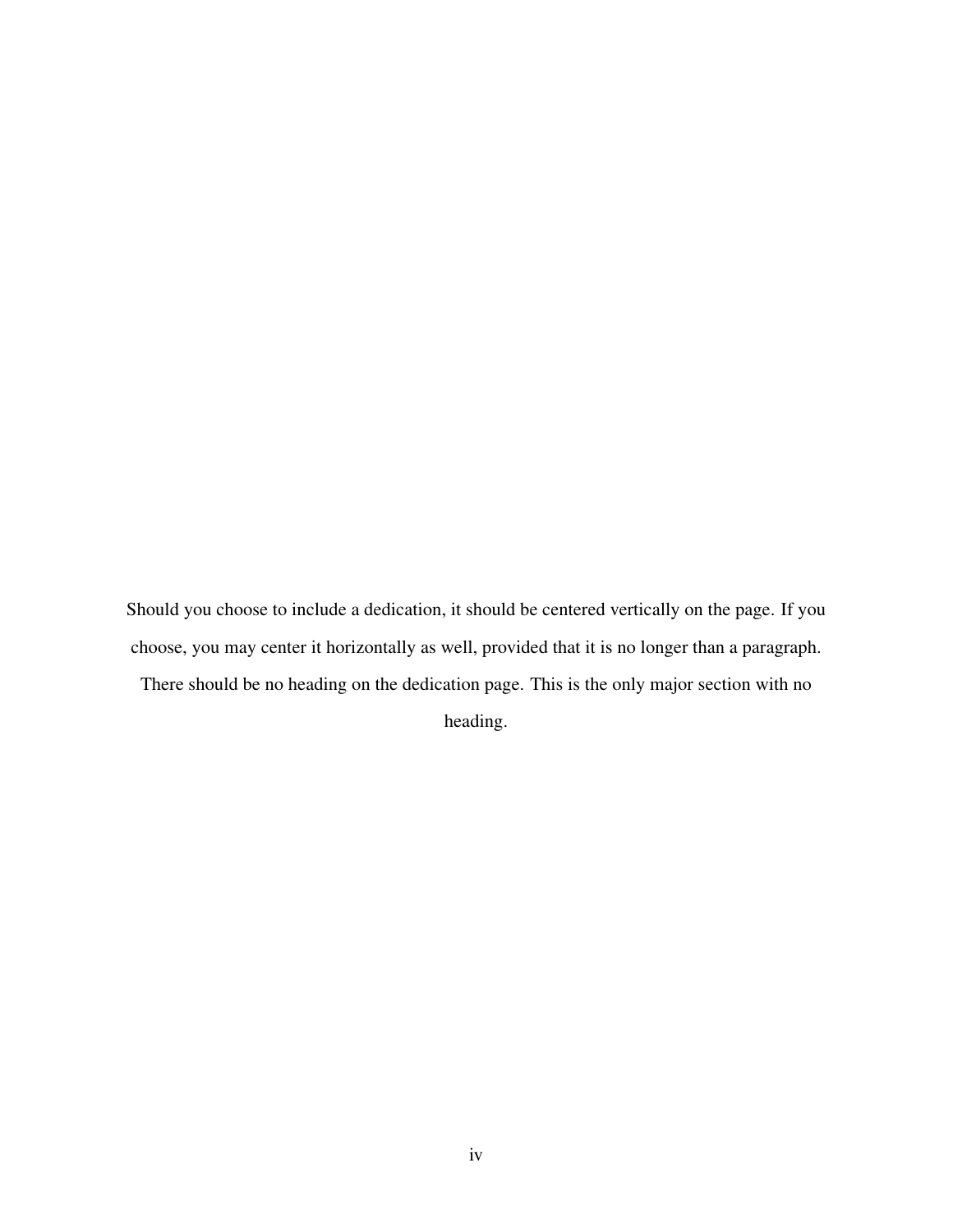## ACKNOWLEDGMENTS

The acknowledgments page is optional. If you choose to use it, it should appear after the Abstract, but before the Table of Contents.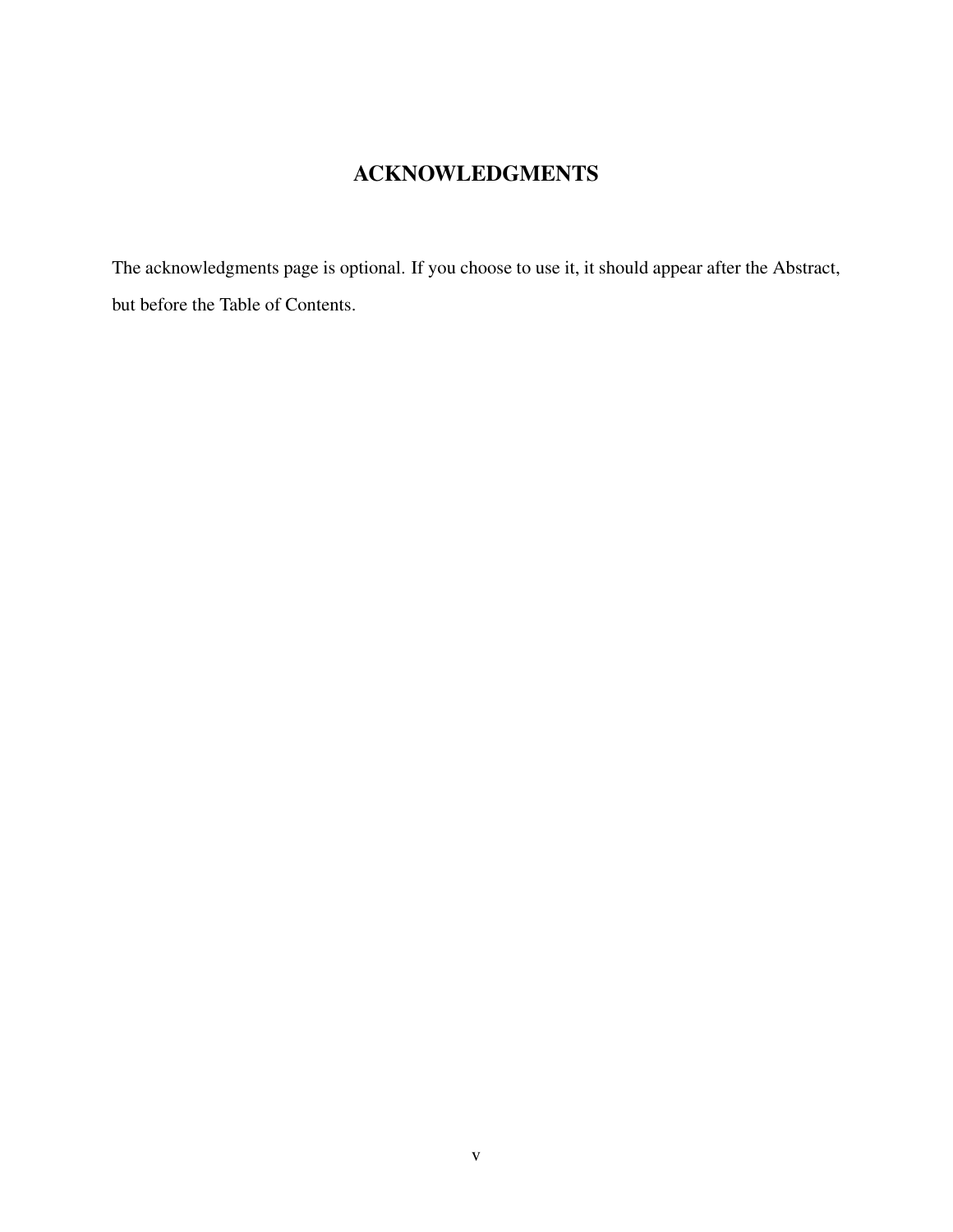# TABLE OF CONTENTS

| $\overline{4}$ |
|----------------|
|                |
|                |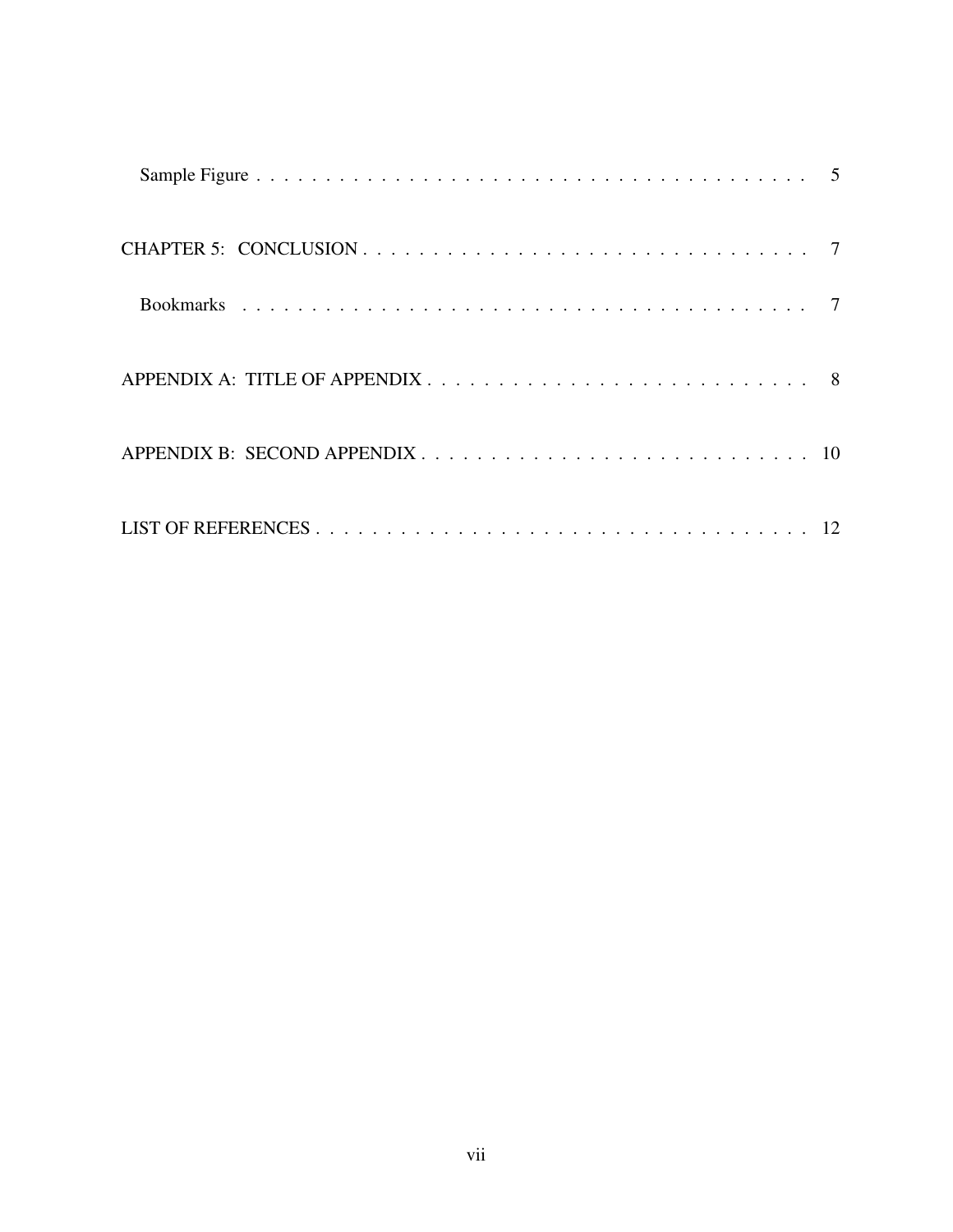## LIST OF FIGURES

<span id="page-7-0"></span>

|  | Figure 4.1: Green Sea Turtle $\ldots \ldots \ldots \ldots \ldots \ldots \ldots \ldots \ldots \ldots \ldots$ |  |
|--|-------------------------------------------------------------------------------------------------------------|--|
|--|-------------------------------------------------------------------------------------------------------------|--|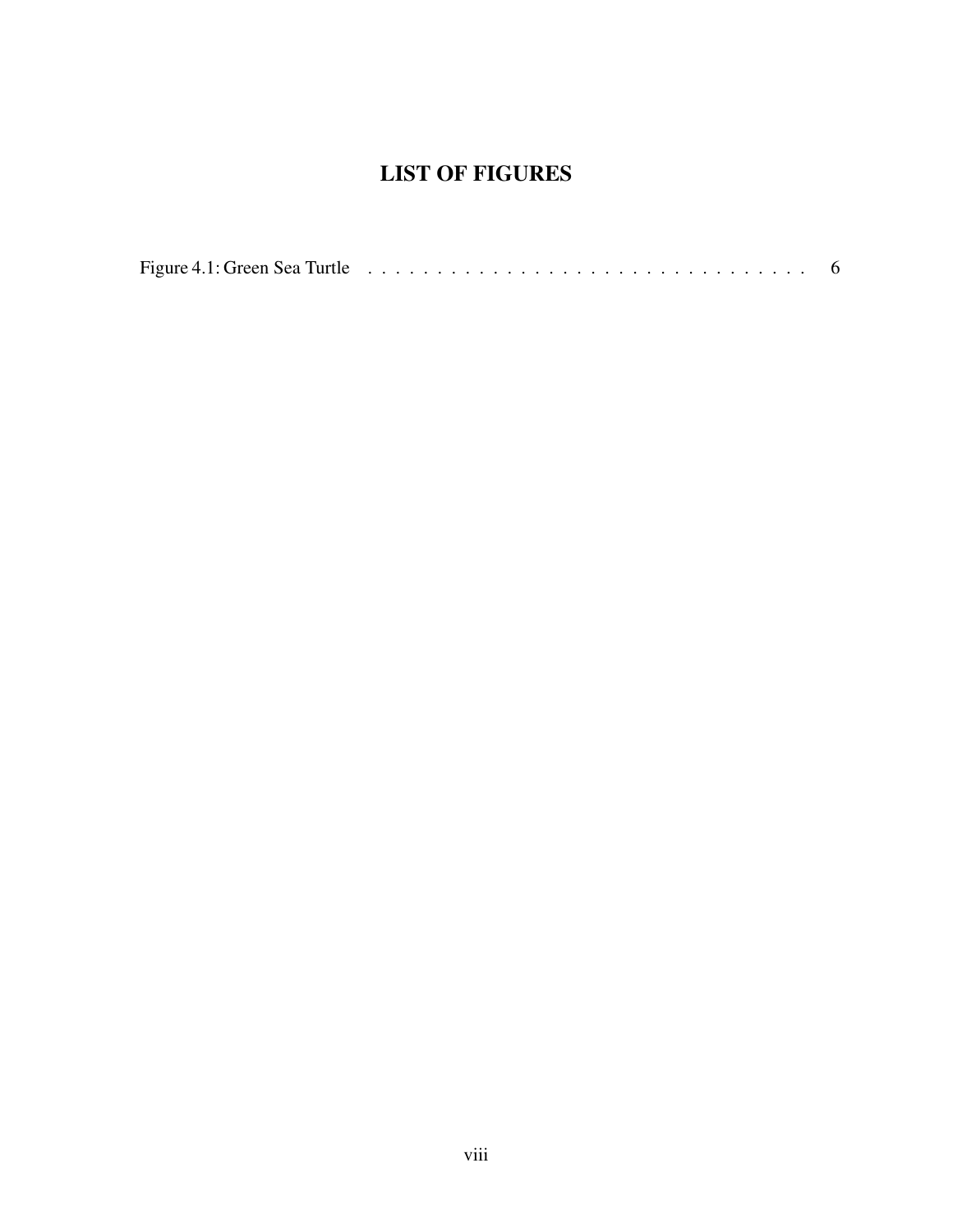## LIST OF TABLES

<span id="page-8-0"></span>

|--|--|--|--|--|--|--|--|--|--|--|--|--|--|--|--|--|--|--|--|--|--|--|--|--|--|--|--|--|--|--|--|--|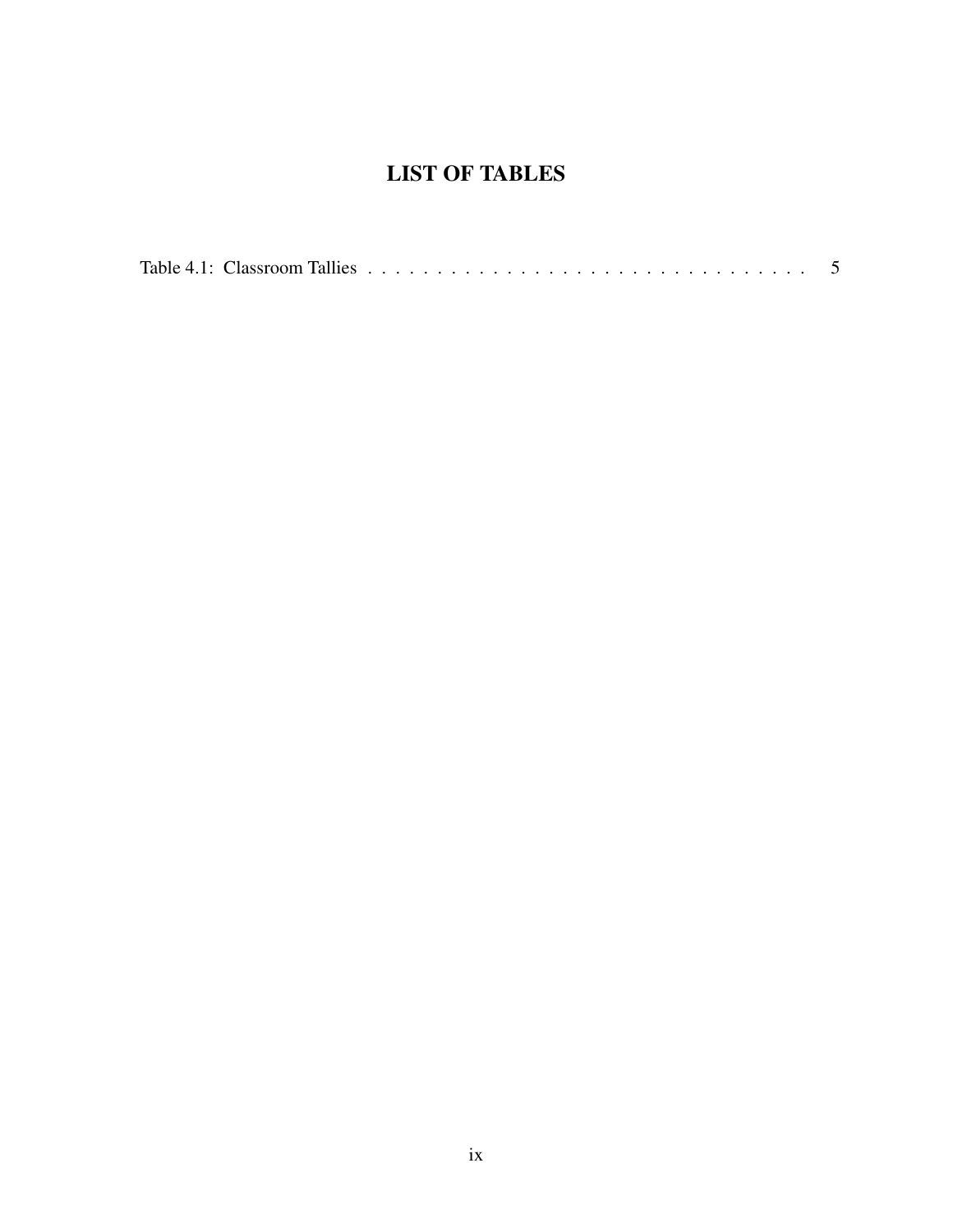## CHAPTER 1: INTRODUCTION

<span id="page-9-0"></span>Chapter and major headings should be typed in all caps. Note that Chapter titles should be formatted and positioned exactly the same as frontmatter and other major headings. However, chapters with subtitles may be stacked, single-spaced, rather than appear on one line. The Introduction presents an overview of the thesis or dissertation material to be discussed. For sample theses and dissertations, including sample Introductions from your discipline, visit the University Writing Center's Graduate Gateway, located at http://www.uwc.ucf.edu. Please be aware that UWC links are for content samples only, not format samples.

#### <span id="page-9-1"></span>First-level Subheading

First-level subheadings are centered, and occur in title case (upper/lower case letters).

#### <span id="page-9-2"></span>*Second-level Subheading*

Second-level Subheadings are usually centered in title case with no additional formatting.

#### <span id="page-9-3"></span>*Third-level Subheading*

Third-level subheadings are underlined and left-justified, still in title case.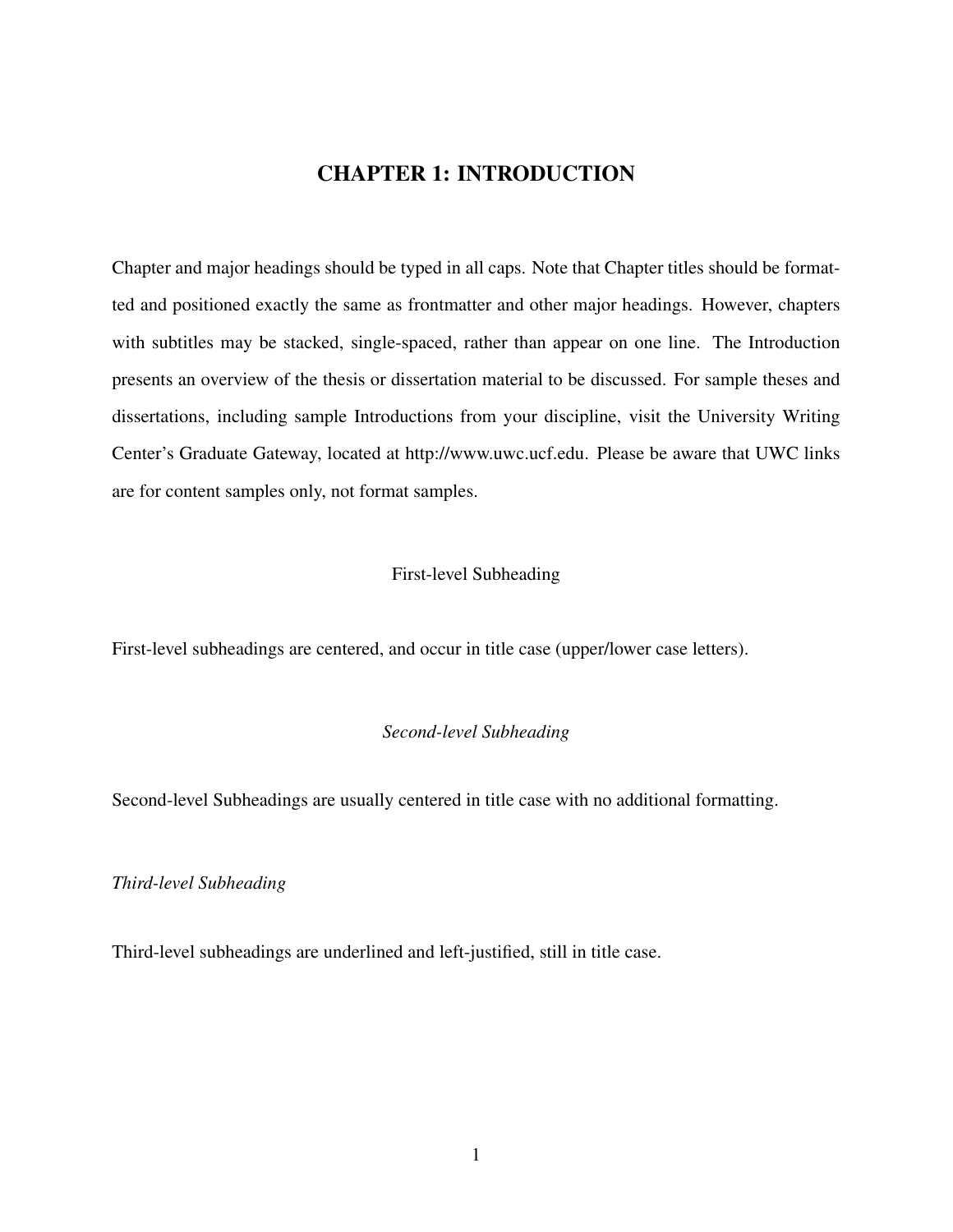### <span id="page-10-0"></span>*Fourth-level Subheading*

Fourth-level headings look like second-level headings, except that fourth-level headings are justified.

### <span id="page-10-1"></span>Fifth-level Subheading

The maximum number of subheadings you may use is five. The fifth-level subheading is indented and underlined.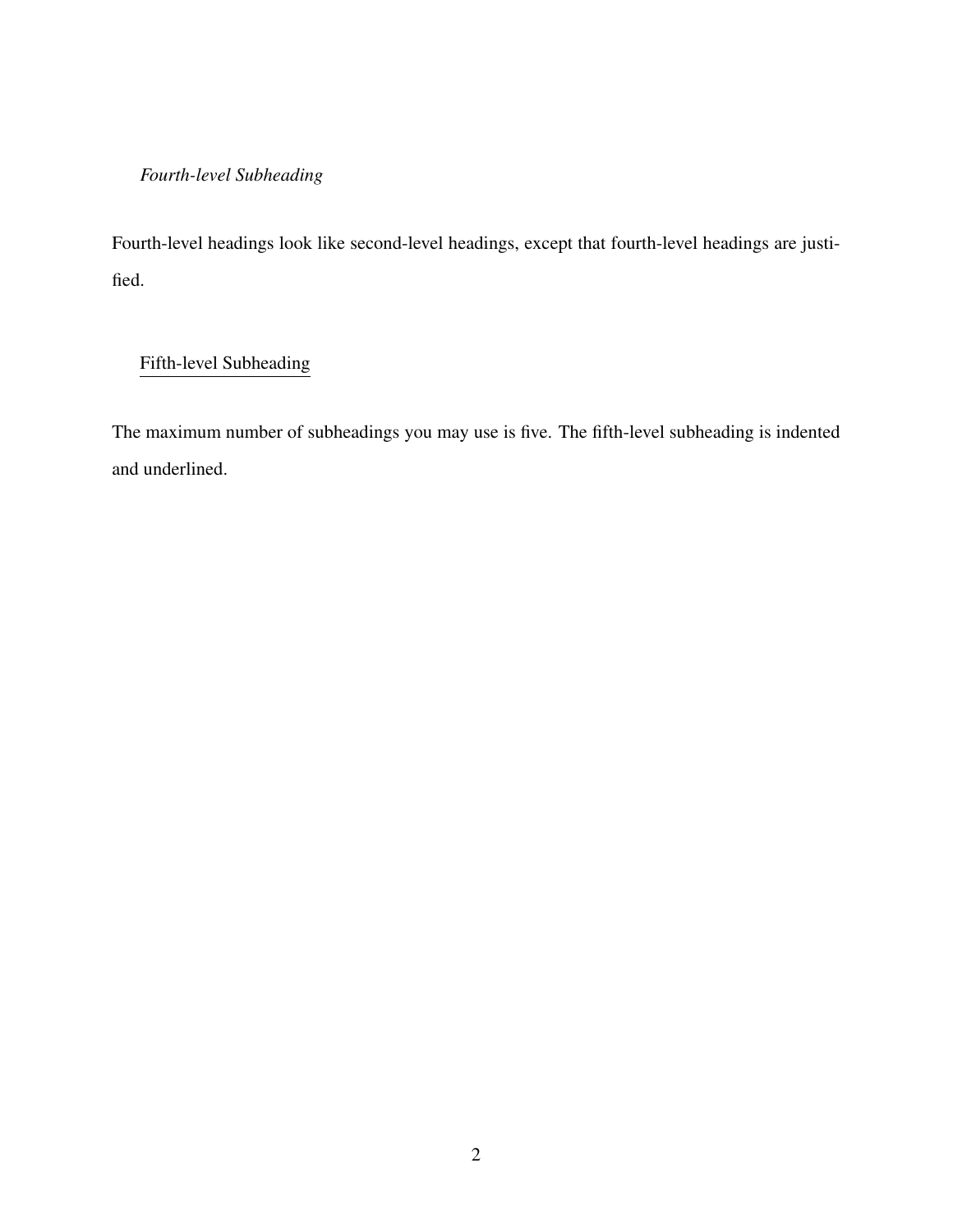## CHAPTER 2: LITERATURE REVIEW

<span id="page-11-0"></span>Chapter Two, the Literature Review, usually presents an overview of all literature researched during the course of the thesis or dissertation. Of all chapters in the document, the Literature Review uses sources most frequently, so proper documentation is essential. Check with your adviser if you aren't sure about what style your college uses. Some common reference systems include: APA, MLA, IEEE, Chicago and Turabian. For formatting purposes, UCF requires only that you use a reference style properly and consistently, and that you format reference pages according to ETD standards. When in question, UCF formatting requirements supersede all department and reference style requirements.

#### <span id="page-11-1"></span>First-level Subheading

All subheadings receive the formatting chapter to chapter. First-level subheadings in Chapter Two should look identical to the ones in Chapter One.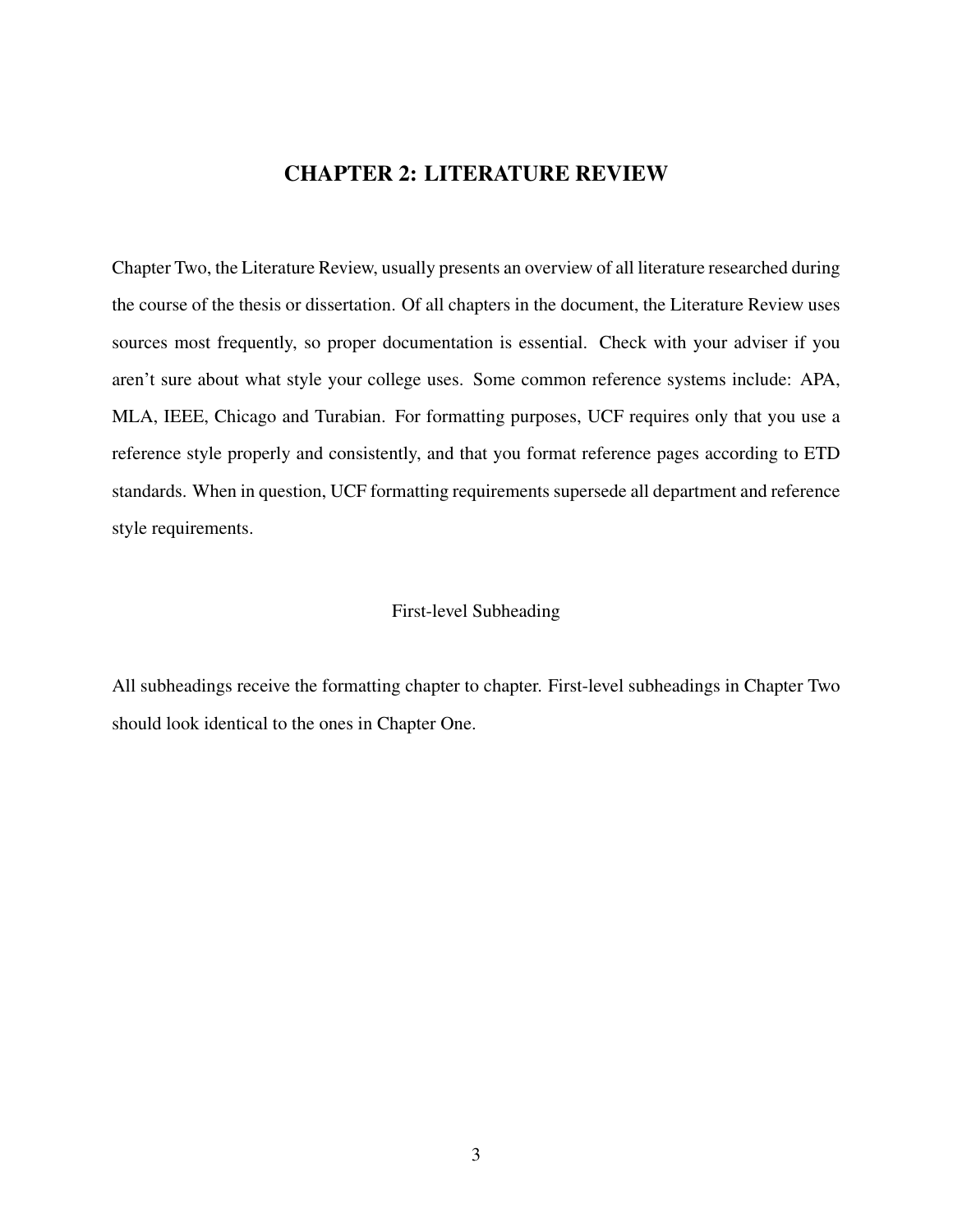## CHAPTER 3: METHODOLOGY

<span id="page-12-0"></span>Chapter Three, also called "Methodology," "Research Methods," or "Research Design and Methodology," generally presents an overview of the methods used for researching the subject.

<span id="page-12-1"></span>Numbering Subheadings

All appearances of those numbered headings and subheadings, including the Table of Contents and the bookmarks, should feature exactly the same language, numbering and formatting.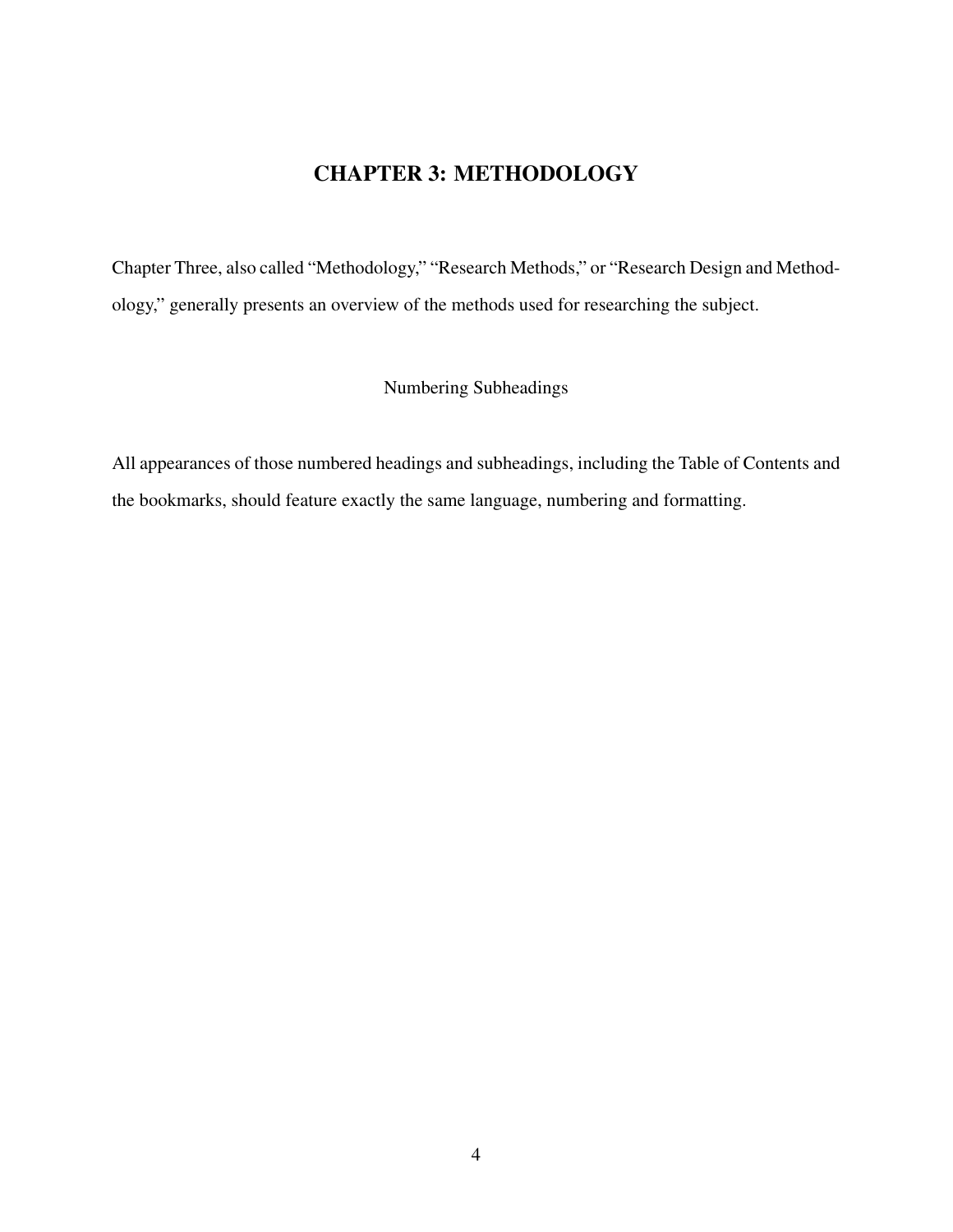### CHAPTER 4: FINDINGS

<span id="page-13-0"></span>Chapter Four, also called "Results" or "Data Analysis," usually provides detailed findings of the research. This chapter is where tables and figures most often appear, so make sure formatting is consistent.

#### <span id="page-13-1"></span>Sample Table

The following sample table is an example of acceptable table formatting. Descriptive titles appear above tables and may appear either on one line or stacked and single-spaced. The table itself may also be single-spaced as necessary. If at all possible, try to keep tables and/or figures all on one page. If necessary, start the table or figure on a new page, even if this means leaving blank space on the preceding page. If you must split a table over multiple pages, repeat the table headings and continue. It is not necessary to repeat the table title.

<span id="page-13-3"></span>

|   | A | в |   |
|---|---|---|---|
| E |   | 4 |   |
| ∟ |   | 8 | Y |

#### <span id="page-13-2"></span>Sample Figure

The following is a sample figure with acceptable figure formatting. For figures, be sure you format both the figure and the figure title consistently. This includes placement (centered or left-justified), spacing before and after, line spacing, point size and font.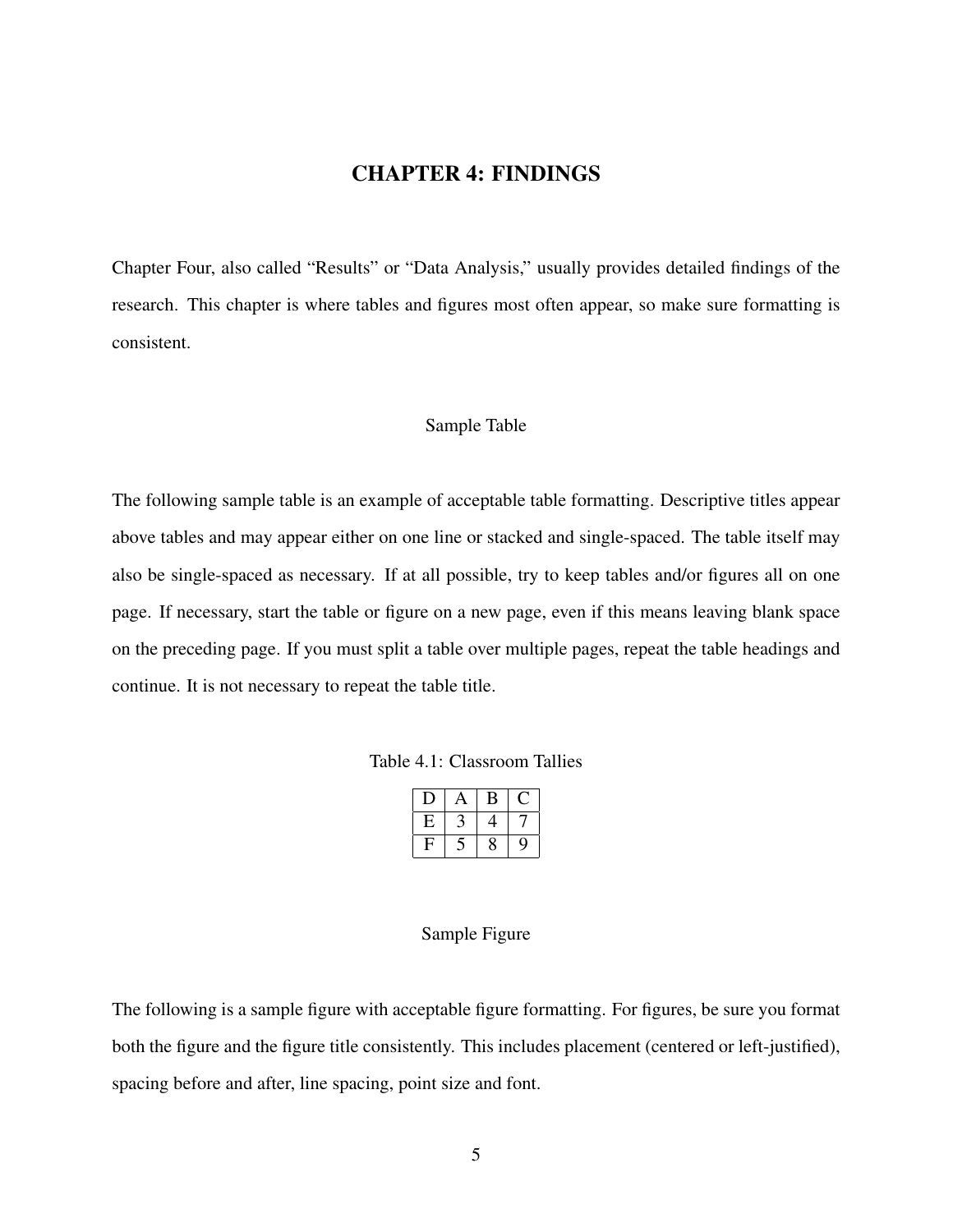<span id="page-14-0"></span>

Figure 4.1: Green Sea Turtle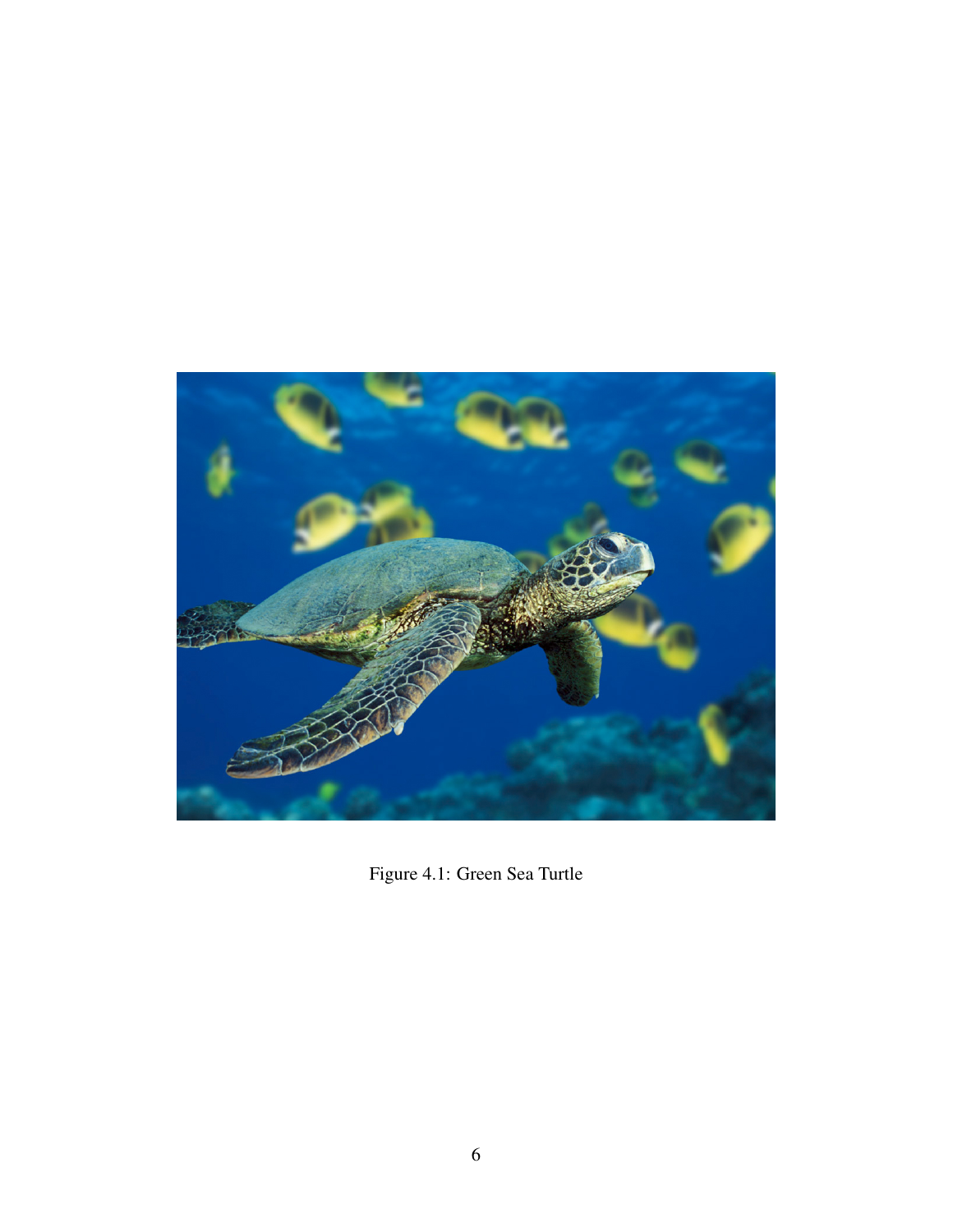### CHAPTER 5: CONCLUSION

<span id="page-15-0"></span>Chapter Five, also called "Summary," "Conclusion," or "Recommendations," usually presents a conclusion to the research, offers recommendations to the problem investigated, or discusses implications for future studies.

#### <span id="page-15-1"></span>Bookmarks

A few words about bookmarks. Frontmatter entries, like the Abstract, Acknowledgments and the Table of Contents should appear in the bookmarks – but not in the Table of Contents. The TOC contains only pages that appear after the Table of Contents in the document, usually beginning with the List of Figures. So, bookmark and Table of Contents entries do vary. However, bookmarks should include all major and chapter headings and at least first-level subheadings EXACTLY as they appear in the document (and the TOC). And readers should be able to link to pages within the ETD from all of the bookmarks, the TOC entries, as well as the Lists of Figures and Tables.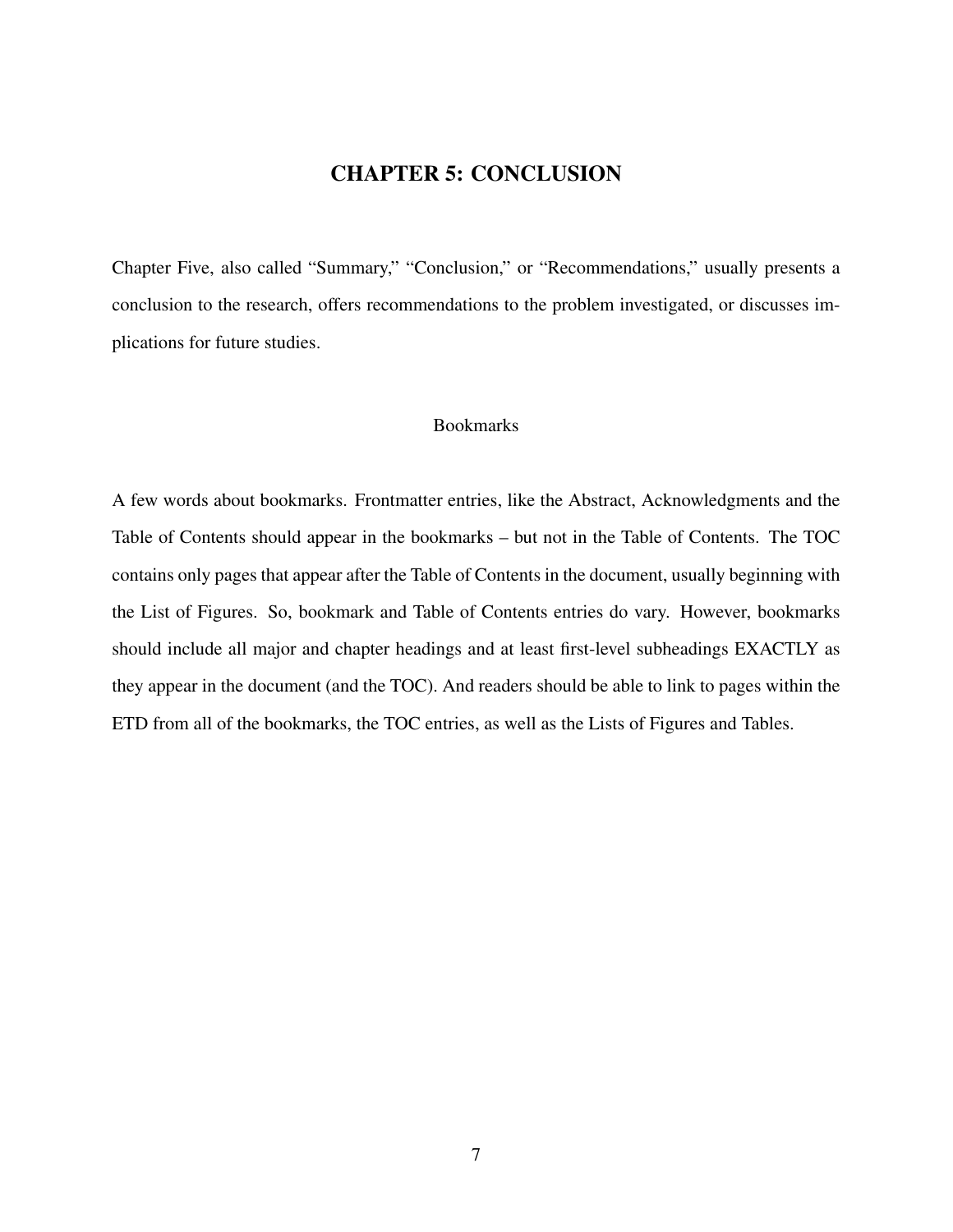## <span id="page-16-0"></span>APPENDIX A: TITLE OF APPENDIX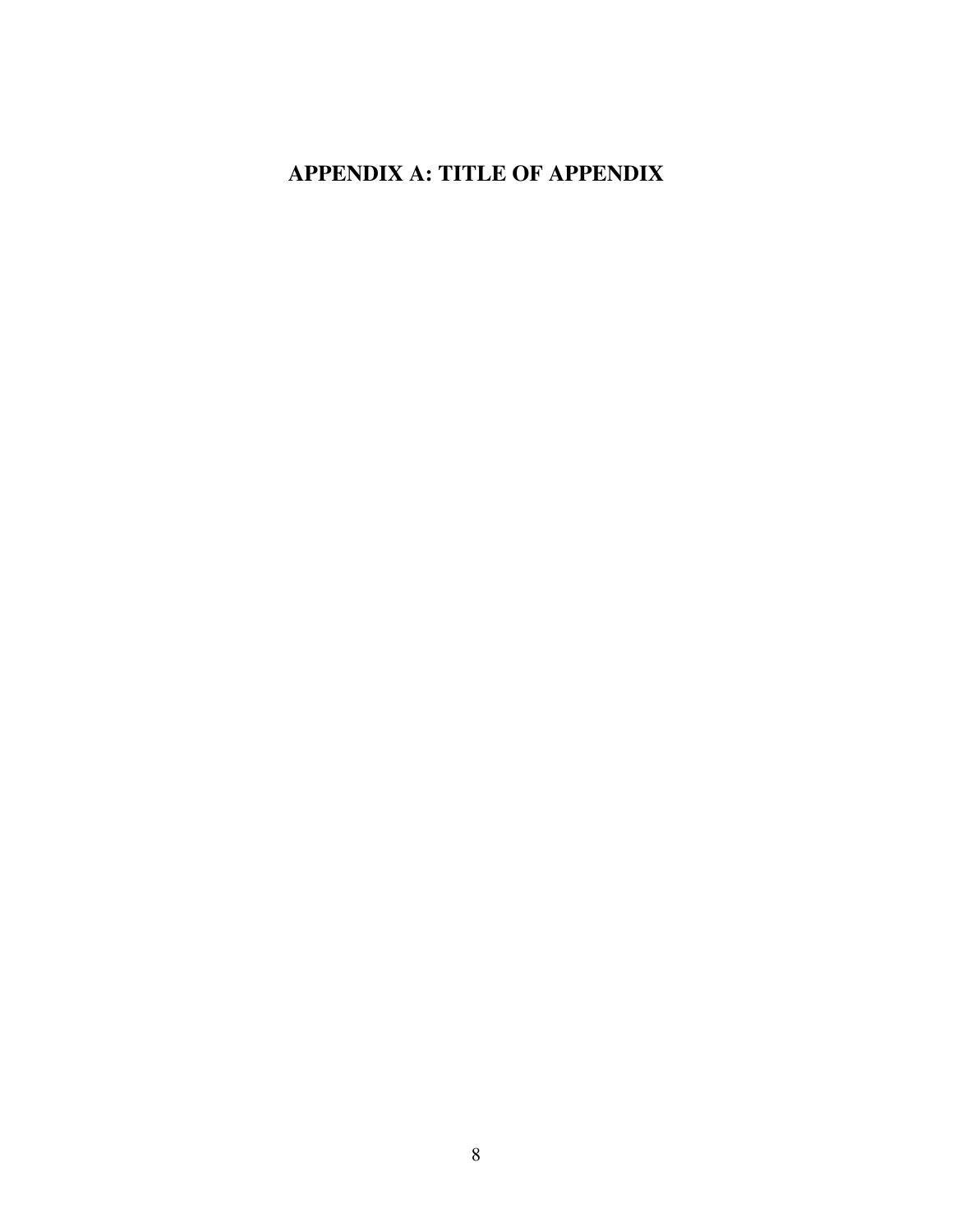- Begin appendix text on the page following the buffer page by using the newpage command.
- Continue Arabic pagination; do not restart page numbering with an appendix

• Use the same style and format for buffer page headings as you do for other body chapter headings.

- Letter, don't number, appendixes (e.g. APPENDIX A, APPENDIX B, etc.)
- If you have only one appendix, do not letter it at all

• Appendixes should follow the margin and other formatting requirements from the rest of the document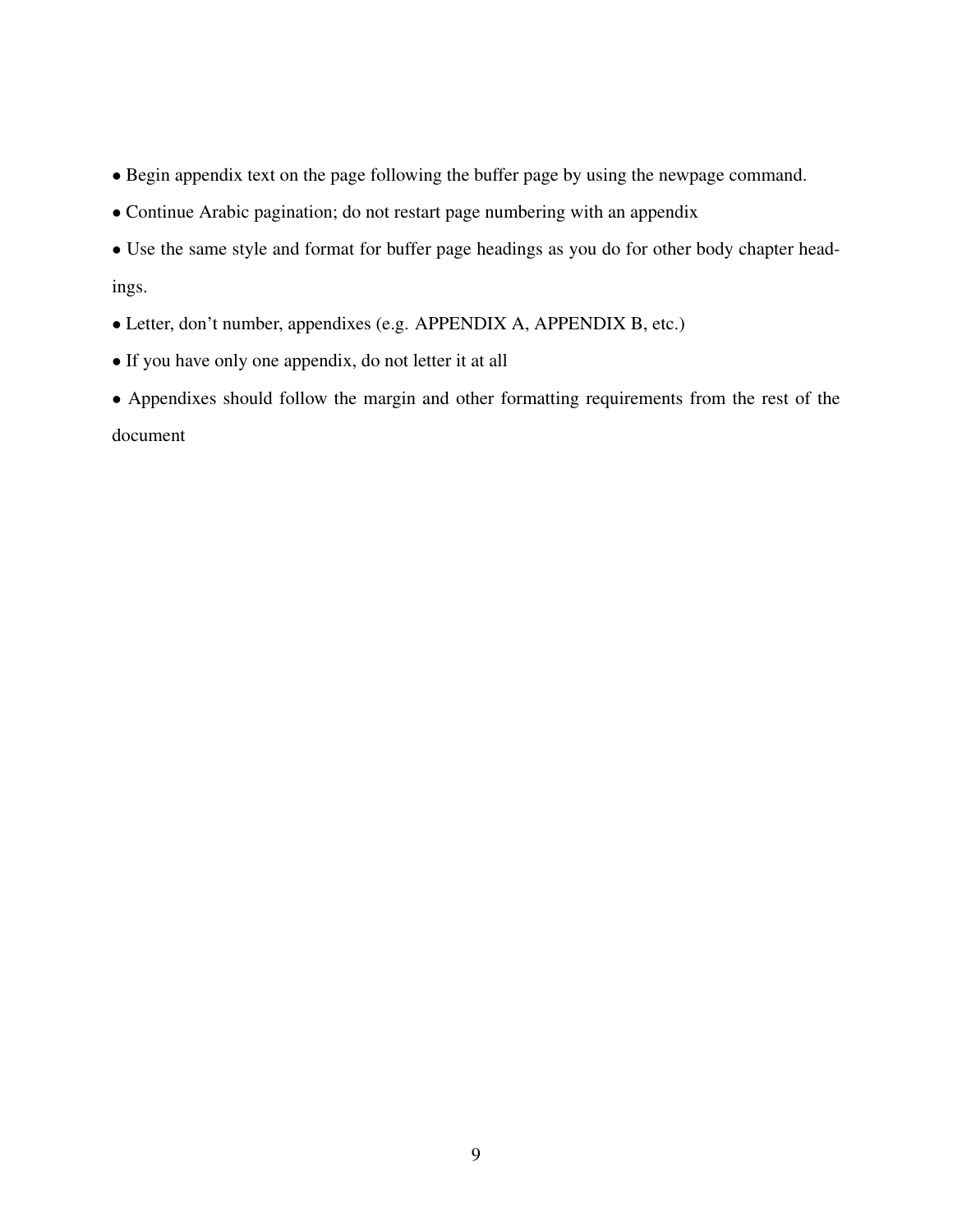## <span id="page-18-0"></span>APPENDIX B: SECOND APPENDIX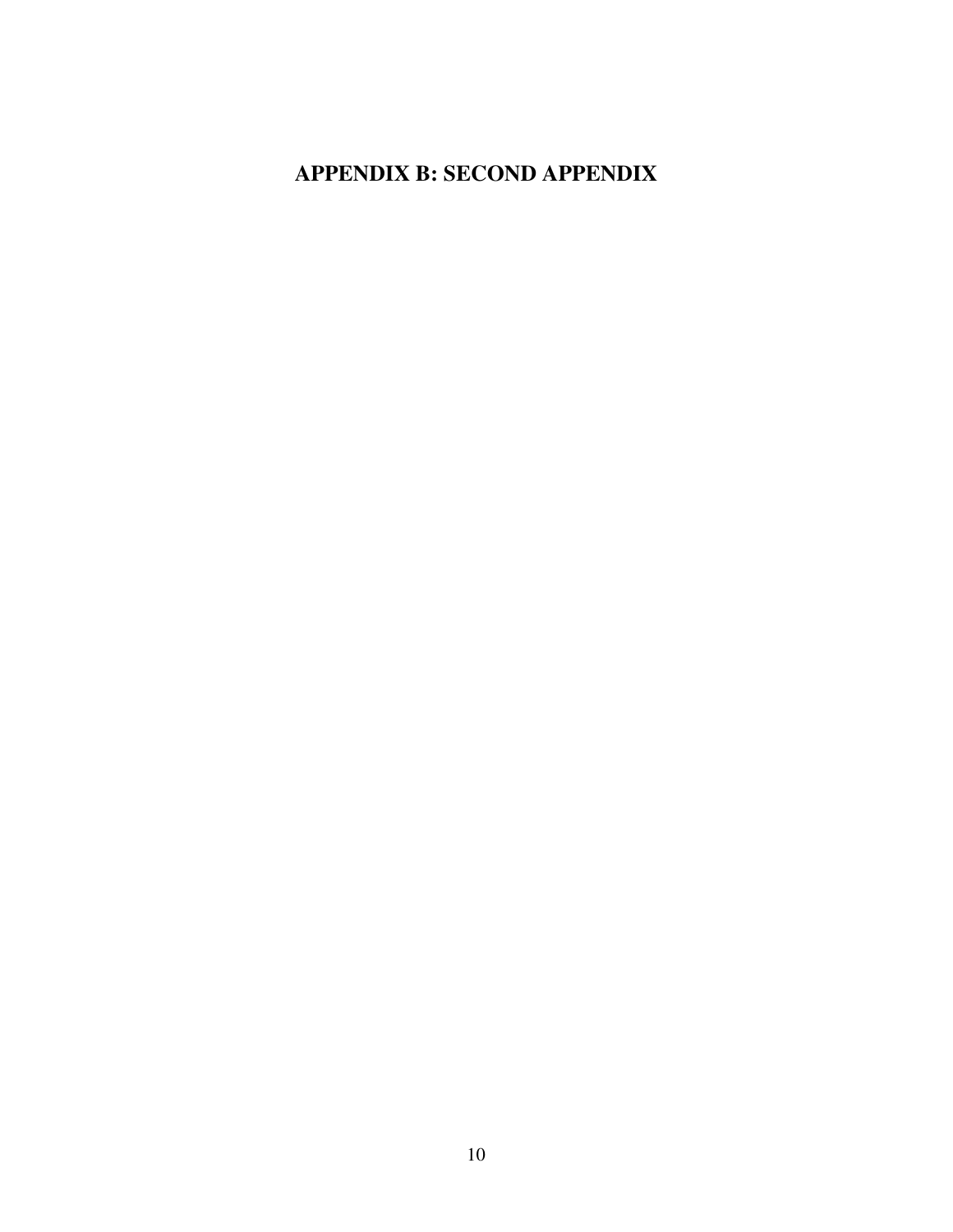Supplementary documentation.